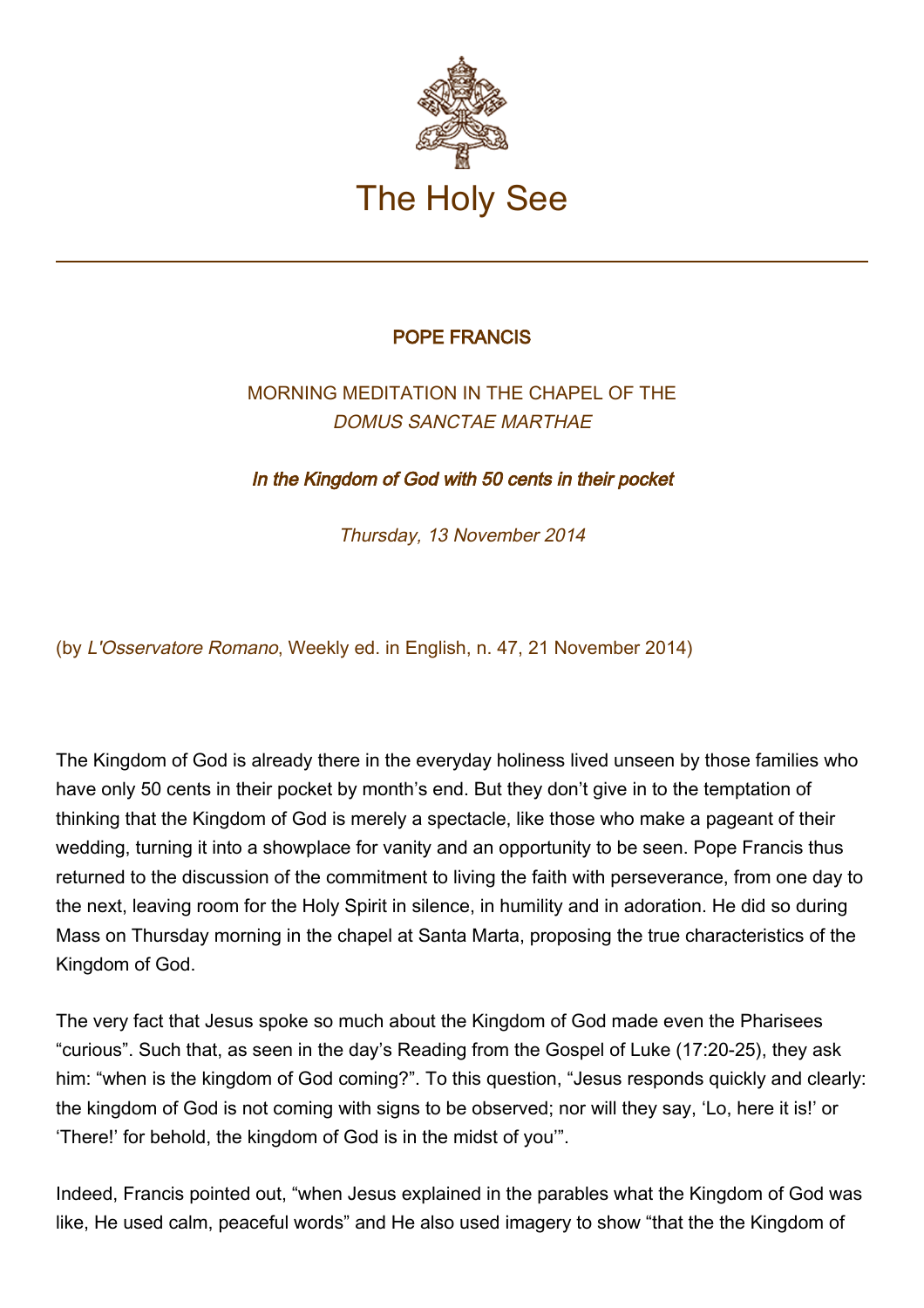God was hidden". Thus, Jesus compared the Kingdom of God to "a merchant who looked here and there for fine pearls" or "another who searched for a treasure hidden in a field". Or He said that it is "like a net that gathers everyone or like a tiny mustard seed, which would later become a large tree". Similarly, He also said, "the Kingdom of God is like wheat: it is sown and you don't know how it grows" because "God grants the growth".

Jesus said that the Kingdom of God is "always in silence, but also in struggle", explaining further that "the Kingdom of God, will grow like wheat, not surrounded by things of beauty but in the midst of weeds". But, Francis indicated, the Kingdom is there, it doesn't attract attention, it is silent, quiet.

In other words, the Pope said, "the Kingdom of God is not a spectacle". So often, "the spectacle is a caricature of the Kingdom of God". Indeed, we must never "forget that it was one of the three temptations": in the desert, Jesus was told: "go to the pinnacle of the temple and throw yourself down, and everyone will believe. Make a spectacle". However, "the Kingdom of God is silent, it grows within; the Holy Spirit makes it grow with our willingness, in our soil, which we must prepare". But it "grows slowly, silently".

The Gospel of Luke recounts that Jesus renews his discourse, asking: "Do you want to see the Kingdom of God?". And He explains: "they will say to you, 'Lo, there!' or 'Lo, here!' Do not go, do not follow them". Because "the Kingdom of God will come like a flash of lightning, in an instant". Yes, Francis added, "it will manifest itself in an instant, it is within". However, he remarked, "I think about how many Christians prefer a spectacle to the silence of the Kingdom of God".

In this regard, the Pope recommended a brief examination of conscience to avoid falling into the temptation of the spectacle, by asking a few simple questions: "Are you a Christian? Yes! Do you believe in Jesus Christ? Yes! Do you believe in the sacraments? Yes! Do you believe that Jesus is there and that He has come here now? Yes, yes, yes!". Well then, Francis continued, "why don't you go to adore Him, why don't you go to Mass, why don't you take Communion, why don't you draw near to the Lord", so that his Kingdom may "grow" within you? After all, the Pontiff stated, "the Lord never says that the Kingdom of God is a spectacle". Of course, he explained, "it is a celebration, but it's different! It's a beautiful celebration, a grand feast. And Heaven will be feast, but not a spectacle". Instead, "our human weakness prefers a spectacle".

This sometimes happens "in celebrating certain sacraments", he said, leading us to think about weddings in particular. We have to ask ourselves whether these people "have come to receive a sacrament, to have a feast like at Cana in Galilee, or have they come to have a pageant, to be looked at, for vanity?". There is thus "a continuous temptation: not to accept that the Kingdom of God is silent".

But, Jesus says in the Gospel of Luke: "the day that noise will be made, as the lightning flashes